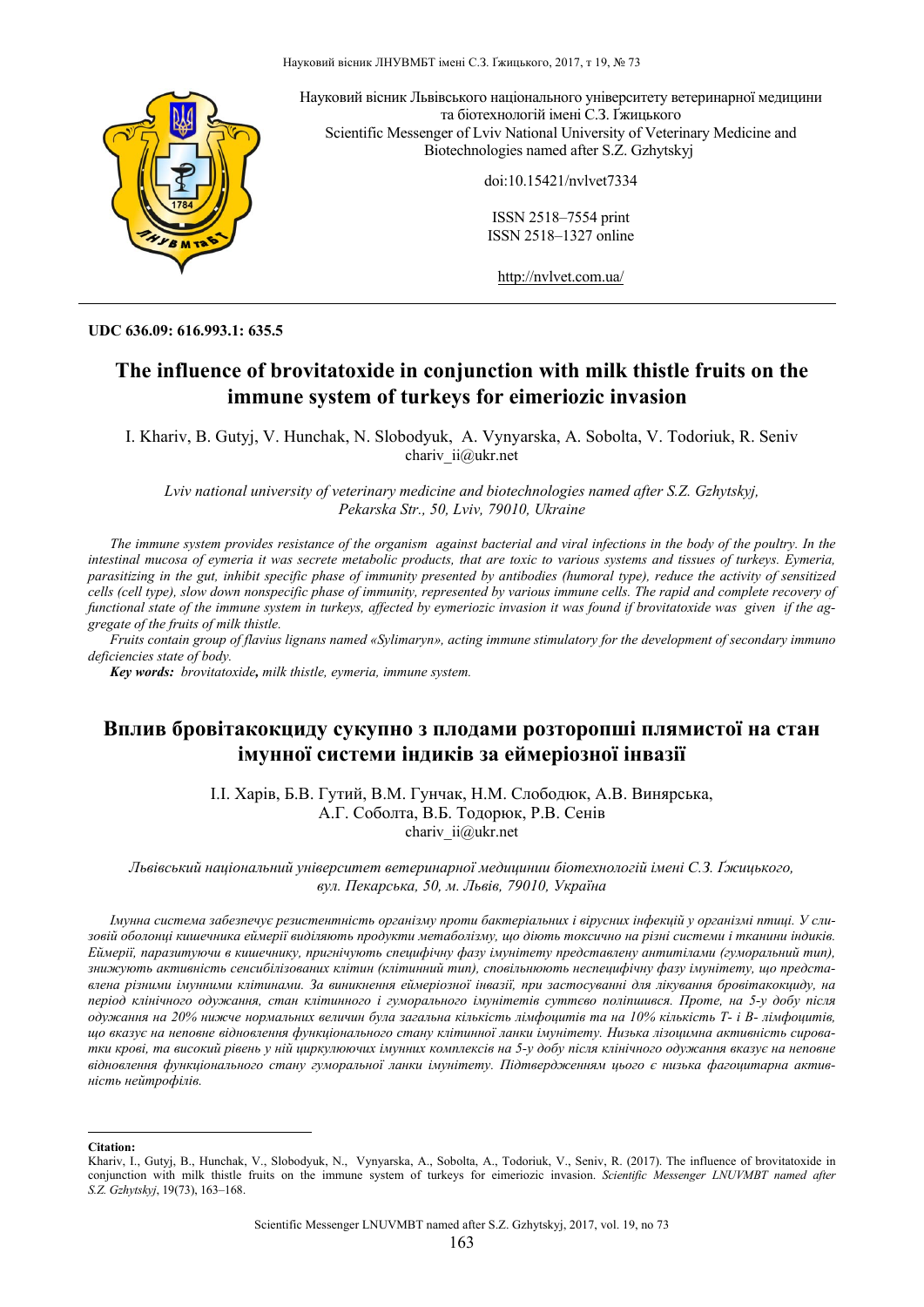Швидке і повне відновлення функціонального стану імунної системи у індиків, уражених еймеріозною інвазією встановлено якщо бровітакокцид задавали сукупно із плодами розторопші плямистої. Плоди містять групу флаволігнанів під на*звою «Силімарин», що діє імуностимулювально за розвитку вторинного імунодефіцитнього стану організму. Ключові слова: бровітакокцид, розторопша плямиста, еймерії, імунна система*

#### **Introduction**

Ukraine has recently slightly reduced the number of breeding and commodity farms of the turkeys growing. However, livestock of aforementioned poultry was significantly increased in adjoining the farm economy (Kobcova, 2001). A significant increase in the volume of poultry production can be achieved under the conditions of use of evidence-based system of doing the industry. Of particular importance is the question of a comprehensive study of infectious and invasive diseases considering exactly edge Epizootology. The importance of this issue in terms of efficiency of early diagnosis and the development of effective therapy is emphasized in a number of scientific papers (Mashke and Zakharov, 2002; Bohach and Taranenko, 2003; Timofeev, 2004; Khariv, 2011).

In early phylogenetic development for turkey poults there are different stress factors – inadequate feeding, inadequate housing conditions, bacterial infections, worms and protozoon invasion. This leads to decrease in body's natural resistance and inhibition of bone marrow hematopoietic function (Kotel'nikov, 1991; Dakhno et al., 2001). To improve the immune status of animals and poultry in practice of veterinary medicine different immune stimulatory drugs were used, namely KAFI. Tactivin, leucogen, homotine, immunoglobulins, thymogen, kamizol etc. (Mashke and Zakharov, 2002; Khariv, 2011; Gutyj, 2013; Guberuk et al., 2015; Hariv and Gutyj, 2016; Khariv et al., 2016; Martyshuk et al., 2016; Nazaruk et al., 2016; Gutyj et al., 2016; Gutyj et al., 2017). The disadvantage of these drugs is that they are introduced parenterally, as is well known, poultry up to 3 months of age hardly carry over parenteral injection.

To improve the immune status of the organism of turkeys, secure and easy to use are vegetable preparations, that is added to feed. Their immune stimulatory action is not inferior to that of chemical drugs, and shows «softer» immune stimulating effect. To herbal preparations, showing a high immune stimulating effect should include Echinacea herb and fruit of milk thistle. At the moment such plants are widely studied and used in medical practice of humane medicine, however they do not pay due attention to the practice of veterinary medicine, particularly in poultry. According to foreign literature given issue has been little studied, but native in Ukraine in this direction was developed for the first time.

The purpose of our research was to study the effect of only brovitatoxide, and with the combined use with the fruits of milk thistle on normalization of the immune system of turkeys by spontaneous affection of eymeriozic invasion.

The criteria of therapeutic effectiveness of brovitatoxide was dismissal of the turkeys organism from eymeria. Taking into account that sick turkeys with suppressed immune system, along with the use of brovita coccidia, milk thistle fruits was added with food to intensify cellular, humoral and nonspecific immunities. Besides, compared the therapeutic effectiveness of both methods of turkeys treating for the occurrence of eymeriozic invasion.

#### **Materials and methods**

To investigate the influence of brovitatoxide and the fruits of milk thistle at normalization of morphological and biochemical parameters of turkeys immune system by spontaneous affection with eymeriozic invasion, three groups of research turkeys to 20 poultries in each group were formed.

Turkeys of the first group were treated with the help of brovitatoxide which was added at a dose of 2 g/kg of feed. The second group of turkeys were added brovitatoxide 2g/kg and milled powder of milk thistle fruits of 2 g/kg of feed. Drugs were added with wet forage for 5 days in a row. The control group had normal blood parameters of the third group of clinically-healthy turkeys analogue with compatible brooders. In each group it was noticed with ink 20 turkeys from which under the wing vein it was taken and after 3 and 5 days of treatment, and after 5 days after recovery. The blood was determined by the number of leukocytes, lymphocytes, T lymphocytes, B lymphocytes, lysozyme activity of serum, bactericidal activity of serum, circulating immune complexes, seromucoid level, phagocytic activity of neutrophils, phagocytic index and phagocytic number.

#### **Results and discussion**

The immune system of animals and poultry provides resistance of the body against bacterial and viral infections. At helmintozic and protozoonotic diseases functional immune system is suppressed and there comes a secondary immunodeficiency.

In patients of turkeys (Table 1), because of toxins action, allocating eymeria, before treatment leukocytosis was set. The number of leukocytes was  $5.98 \pm 0.56$  g/l against  $3.45 \pm 0.14$  g/l in clinically healthy poultry, that is 73.3% higher ( $P < 0.001$ ).

On the 3rd day of brovitatoxide treatment their number decreased by 2 times, and on the fifth day was 12.3% greater than normal. Over 5 days after clinical recovery the number of leukocytes was 9% greater than control, which indicates the presence of inflammation of the mucous membranes in areas where eymeria parasitize.

In turkeys which were treated with brovitatoxide were slowly normalized the indicators of cellular immunity. Before treatment, the total number of lymphocytes was  $62.2 \pm 2.15$  g/l against  $88.6 \pm 2.2$  g/l in clinically healthy, which is  $42.4\%$  less (P < 0.001). On the 3rd day of treatment the number of lymphocytes has remained at a low level, slightly raised on the fifth day (period of clinical recovery) and on the 10th day (5th day after treatment) their number was 20% less than the control.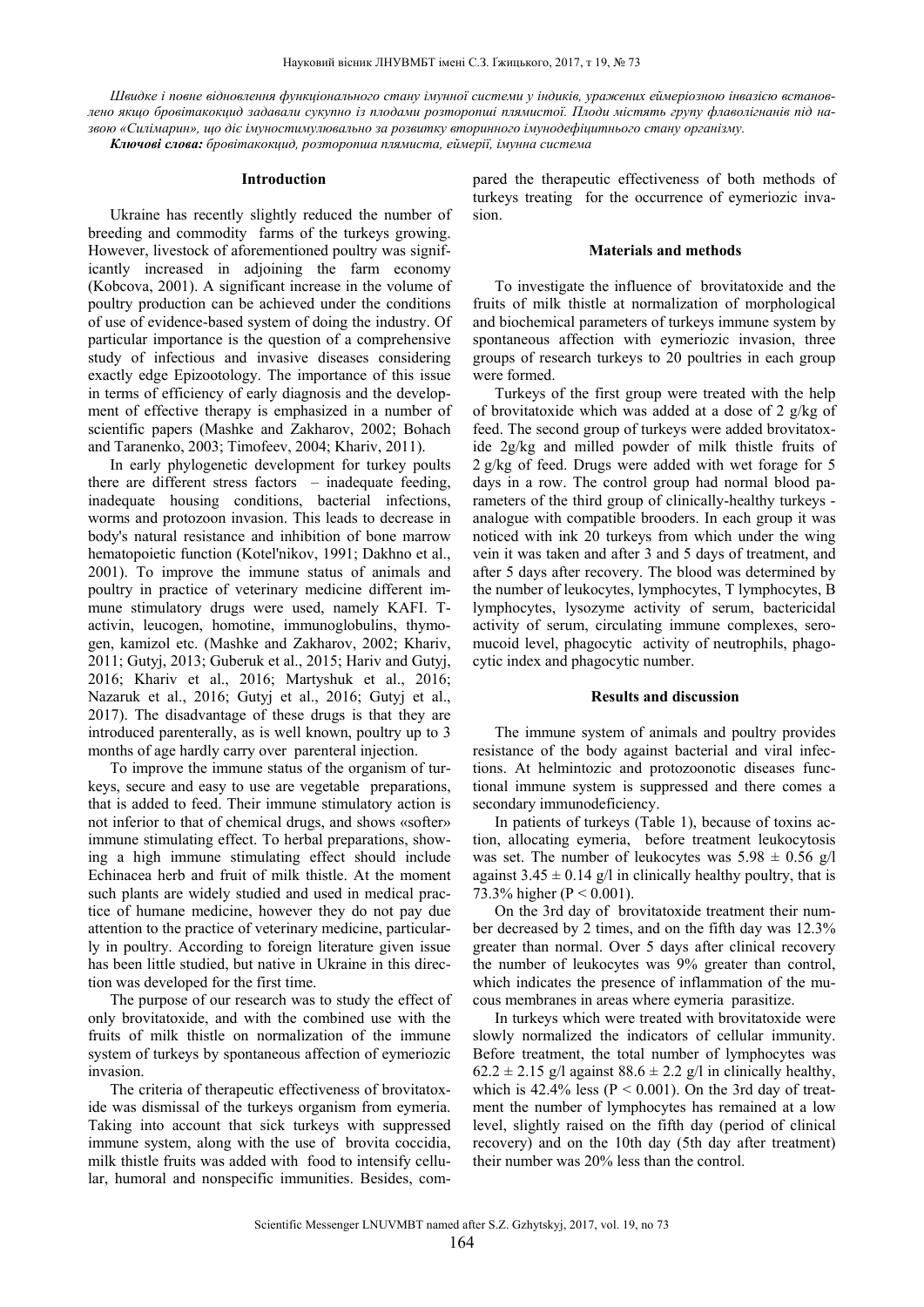#### *Table 1*

| $(M \pm m; n = 20)$                                                                                                                                                                      |                     |                     |                   |                   |  |
|------------------------------------------------------------------------------------------------------------------------------------------------------------------------------------------|---------------------|---------------------|-------------------|-------------------|--|
| The indicators                                                                                                                                                                           | Day of research     |                     |                   |                   |  |
| Control / Experiment                                                                                                                                                                     | The first           | The third           | The Fifth         | The Tenth         |  |
| Leucocytes,                                                                                                                                                                              | $3.45 \pm 0.14$     | $3.54 \pm 0.24$     | $3.42 \pm 0.12$   | $3.45 \pm 0.14$   |  |
| G/L                                                                                                                                                                                      | $5.98 \pm 0.56***$  | $4.86 \pm 0.23***$  | $3.84 \pm 0.16^*$ | $3.76 \pm 0.12^*$ |  |
| Lymphocytes,                                                                                                                                                                             | $88.6 \pm 2.2$      | $86.2 \pm 2.1$      | $88.2 \pm 1.8$    | $87.4 \pm 1.5$    |  |
| G/L                                                                                                                                                                                      | $62.2 \pm 3.1***$   | $64.5 \pm 2.0***$   | $70.5 \pm 2.1*$   | $72.6 \pm 1.4*$   |  |
| T lymphocytes,                                                                                                                                                                           | $0.12 \pm 0.02$     | $0.12 \pm 0.03$     | $0.11 \pm 0.05$   | $0.11 \pm 0.04$   |  |
| $(E-RUK)$ g/l                                                                                                                                                                            | $0.09 \pm 0.01$ *** | $0.09 \pm 0.02$ *** | $0.10 \pm 0.03*$  | $0.10 \pm 0.05*$  |  |
| B-lymphocytes (EAC-                                                                                                                                                                      | $0.32 \pm 0.04$     | $0.33 \pm 0.06$     | $0.32 \pm 0.06$   | $0.33 \pm 0.04$   |  |
| $RUK$ ) g/l                                                                                                                                                                              | $0.26 \pm 0.06$ **  | $0.28 \pm 0.04*$    | $0.280 \pm 0.06*$ | $0.30 \pm 0.06*$  |  |
| Letter and the following table the degree of mobalility on compared to the central groups $\ast$ $\rightarrow$ 0.05 $\ast\ast$ $\rightarrow$ 0.000 $\ast\ast$ $\rightarrow$ 0.000 $\ast$ |                     |                     |                   |                   |  |

**The indicators cellular immunity in turkeys, affected by eymeriozic invasion and treated with brovitatoxide** 

In this and the following table, the degree of probability as compared to the control group:  $* - P < 0.05$ ,  $* - P < 0.02$ ,  $* - P < 0.001$ 

A number of lymphocytes populations returned to normal quite slowly. In particular, for the period of clinical recovery the number of lymphocytes was by 14.3% and T lymphocytes by 10.2% less than control values. At the same level, both of lymphocytes population were and on the fifth day after clinical recovery (Table 1).

At research of the quantities of humoral immunity In turkeys affected with eymeriozic invasion (Table. 2) it was set the decrease of antimicrobial activity of blood serum and increase of CIC by 33% seromucoid by 89%, indicating the suppression of humoral immunity.

When applying brovitatoxide for the treatment of turkeys, for the period of clinical recovery (5-day), the indicators of humoral immunity were restored to normal values, but were lower than in clinically healthy poultry – bactericidal activity of serum by 13.9%, lysozyme activity of serum  $-$  by 19.1%, and indicators circulating immune complexes were high by 26% and seromucoid by 23.5% (Table. 2).

 *Table 2* 

**Indices of humoral immunity in turkey, affected with eymeriozic invasion and treated with brovitatoxide**   $(M \pm m; n = 20)$ 

| The indicators                | Day of research    |                    |                   |                  |
|-------------------------------|--------------------|--------------------|-------------------|------------------|
| Control / Experiment          | The first          | The third          | The Fifth         | The Tenth        |
| Lysozyme activity of          | $26.4 \pm 1.2$     | $26.8 \pm 1.4$     | $26.8 \pm 1.2$    | $26.2 \pm 1.4$   |
| serum, $\%$                   | $21.2 \pm 1.4**$   | $21.4 \pm 1.6$ **  | $22.5 \pm 1.4*$   | $23.6 \pm 1.2^*$ |
| Bactericidal activity of      | $68.5 \pm 2.4$     | $68.2 \pm 1.8$     | $68.8 \pm 2.6$    | $68.8 \pm 2.4$   |
| serum, $\%$                   | $56.3 \pm 2.6$ **  | $58.5 \pm 1.7^*$   | $60.4 \pm 1.4*$   | $64.6 \pm 1.8$   |
| Circulating immune            | $25.7 \pm 2.3$     | $25.4 \pm 1.4$     | $26.2 \pm 1.2$    | $25.8 \pm 1.4$   |
| complexes, $\%$               | $34.3 \pm 1.6$ *** | $32.5 \pm 1.2***$  | $31.7 \pm 1.4**$  | $28.6 \pm 1.2^*$ |
| Seromucoid mg/cm <sup>3</sup> | $0.18 \pm 0.03$    | $0.18 \pm 0.04$    | $0.17 \pm 0.05$   | $0.17 \pm 0.04$  |
|                               | $0.34 \pm 0.05***$ | $0.26 \pm 0.06***$ | $0.21 \pm 0.04**$ | $0.18 \pm 0.06$  |

Lysozyme activity of blood serum in sick turkeys was by 24.5% lower than in clinically healthy poultries. At lower level it remained and on the  $3<sup>rd</sup>$  –day, and slightly raised on the fifth day of treatment. But, and 5 days after clinical recovery lysozyme activity of serum was by 11% lower than the control.

Bactericidal activity of blood serum In turkeys before treatment was 21.6% lower than normal. It has increased by 3rd and 5th day of treatment, but, for the period of clinical recovery was 13.7% lower than the control, and was normalized only 5 days after clinical recovery.

The level of circulating immune complexes in blood in serum of sick turkeys was 33.4% higher compared to the clinically healthy poultry. It decreased slightly on the 3rd and 5th day of treatment, but was respectively 28% and 21% higher than the control. On the 10th day of the experiment CIC levels in serum remained 11% higher than in clinically healthy poultry.

Seromucoid level in serum of sick turkeys amounted to  $0.34 \pm 0.05$  mg/cm<sup>3</sup>, that is 88.7% less than in clinically healthy – 0,18 $\pm$ 0,03 мg/cm<sup>3</sup> (P < 0,001). On the 3rd day of treatment, seromucoid level in blood serum was decreased in 2 times, compared with the level before treatment. More significant reduced the level of seromucoid

on the fifth day of treatment, but was only by 23.5% higher than the control. Within 5 days after clinical recovery, seromucoid level in blood serum of turkeys, treated with brovitatoxide, was the same as in clinically healthy poultry (Table. 2).

At research of nonspecific immunity parameters was set, that turkeys infected with eymeriozic invasion, phagocytic activity neutrophils was 15.9% lower, phagocytic index – by 19.7%, phagocytic number – by  $22.0\%$  less, compared to clinically healthy poultry (Table. 3).

The obtained results indicate the probable suppression of nonspecific link of immune system (Table. 3).

When applying for the treatment brovitatoxide, the value of FAL, FI, FN on the  $3<sup>rd</sup>$  day were the same as before the treatment.

On the fifth day of treatment it was set clinical recovery of poultry. The indicators of non-specific immunity were increased, but were lower than the control: 12.3% Phagocytic activity neutrophils, Phagocytic index – 13.4%, Phagocytic number  $-8.1\%$  (Table 3).

On the fifth day after clinical recovery (the 10th day of the experiment) turkeys state of immune system is not fully returned to normal. Lower compared to clinically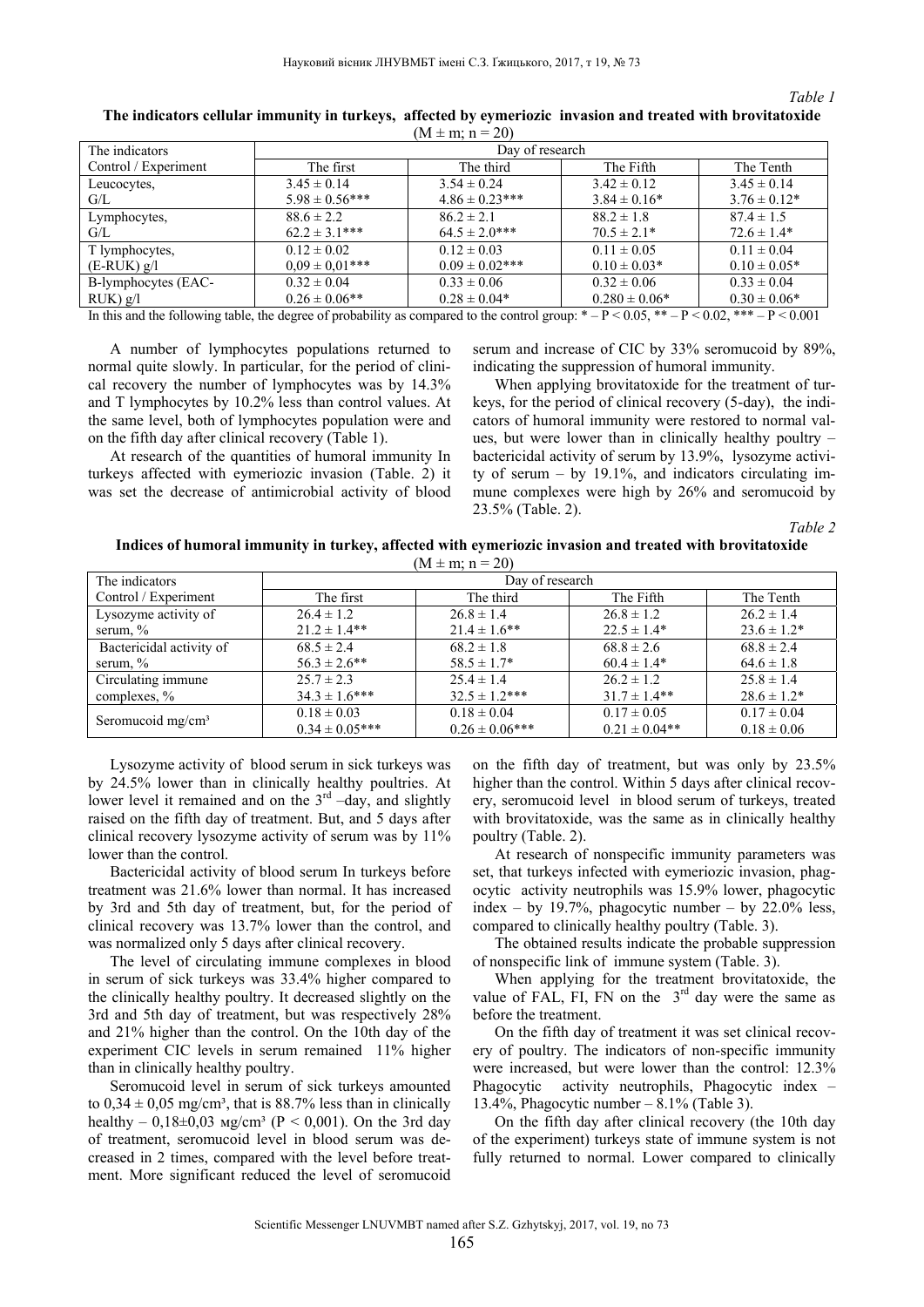healthy poultry was Phagocytic activity neutrophils – by  $8.4\%$ .

The results of the research of brovitatoxide influence when applying collectively with milk thistle fruits on normalization of the immune system in turkeys, affected with eymeriozic invasion are shown in Tables 1–3.

It is established, that because to against eymeriozic action of brovitatoxide and thanks to immune stimulatory action of milk thistle fruits in turkeys which were treated, indicators of cellular and humoral immunity and nonspecific resistance of organism were normalized better and faster, compared to the treatment of one brovitatoxide.

|                                                                                                                  | Table 3 |
|------------------------------------------------------------------------------------------------------------------|---------|
| The indicators of nonspecific immunity turkeys, affected with eymeriozic invasion and treated with brovitatoxide |         |
| $(M + m : n - 20)$                                                                                               |         |

| V<br>11 | . ± m∶n∍ |  | 20 |
|---------|----------|--|----|
|         |          |  |    |

| The indicators         | Day of research   |                   |                  |                  |  |
|------------------------|-------------------|-------------------|------------------|------------------|--|
| Control / Experiment   | The first         | The third         | The Fifth        | The Tenth        |  |
| Phagocytic activity    | $42.3 \pm 0.5$    | $43.3 \pm 0.2$    | $44.6 \pm 0.3$   | $43.8 \pm 0.2$   |  |
| neutrophils, $\%$      | $36.5 \pm 0.4**$  | $36.8 \pm 0.4**$  | $39.7 \pm 0.4*$  | $40.4 \pm 0.3*$  |  |
|                        | $14.6 \pm 0.8$    | $14.5 \pm 0.8$    | $15.2 \pm 0.4$   | $15.2 \pm 0.2$   |  |
| Phagocytic index, un.  | $12.2 \pm 0.8$ ** | $12.4 \pm 0.7$ ** | $13.4 \pm 0.4*$  | $13.8 \pm 0.3*$  |  |
| Phagocytic number, un. | $5.32 \pm 0.14$   | $5.38 \pm 0.24$   | $5.44 \pm 0.36$  | $5.46 \pm 0.54$  |  |
|                        | $4.36 \pm 0.16**$ | $4.47 \pm 0.12**$ | $5.03 \pm 0.16*$ | $5.02 \pm 0.18*$ |  |

At research of cellular immunity indicators in turkeys, treated with brovitatoxide aggregately with milk thistle fruits it was found that for the period of clinical recovery  $(5<sup>th</sup> day)$  the number of leukocytes was the same as in clinically healthy (Table 4).

The number of lymphocytes in sick turkeys were 22.7% lower, compared with clinically healthy. In the treatment of their number on the  $3<sup>rd</sup>$  day has increased from 72.2  $\pm$  2.5 g/l to 80.4  $\pm$  2.1 g/l, and on the fifth day was such as in turkeys from the control group.

 *Table 4* 

| The indicators cell immunity turkeys, affected with eymeriozic invasion and treated with brovitatoxide |
|--------------------------------------------------------------------------------------------------------|
| and fruit of milk thistle, $(M \pm m; n = 20)$                                                         |
|                                                                                                        |

|                                    | Day of research     |                     |                  |                 |
|------------------------------------|---------------------|---------------------|------------------|-----------------|
| Control / Indicators<br>Experiment | The first           | The third           | The Fifth        | The Tenth       |
| Leucocytes,                        | $3.45 \pm 0.14$     | $3.54 \pm 0.24$     | $3.42 \pm 0.12$  | $3.52 \pm 0.14$ |
| G/L                                | $5.98 \pm 0.56***$  | $4.32 \pm 0.34**$   | $3.56 \pm 0.36$  | $3.48 \pm 0.26$ |
| Lymphocytes,                       | $88.6 \pm 2.2$      | $87.2 \pm 2.1$      | $88.2 \pm 1.8$   | $87.4 \pm 1.5$  |
| G/L                                | $72.2 \pm 2.1***$   | $80.4 \pm 2.5^*$    | $86.5 \pm 1.7$   | $86.8 \pm 1.4$  |
| T lymphocytes,                     | $0.12 \pm 0.06$     | $0.12 \pm 0.03$     | $0.11 \pm 0.05$  | $0.12 \pm 0.04$ |
| $(E-RUK)$ g/l                      | $0.09 \pm 0.01$ *** | $0.09 \pm 0.02$ *** | $0.10 \pm 0.04*$ | $0.12 \pm 0.03$ |
| B-lymphocytes (EAC-                | $0.32 \pm 0.04$     | $0.33 \pm 0.06$     | $0.32 \pm 0.08$  | $0.33 \pm 0.04$ |
| $RUK$ ) g/l                        | $0.28 \pm 0.04*$    | $0.29 \pm 0.06*$    | $0.31 \pm 0.06$  | $0.32 \pm 0.06$ |

Number of T and B lymphocytes on the  $3<sup>rd</sup>$  day of treatment has remained at a low level as well as to treatment, and on the fifth day of treatment was normalized.

On the fifth day after clinical recovery indicators of cellular immunity in turkeys, which were treated with brovitatoxide collectively with milk thistle fruits were the same as in clinically healthy (Table 4).

At research of humoral immunity status in turkeys affected with eymeriozic invasion was set up the decrease of lysozyme activity of serum by 24.5%, bactericidal activity of serum  $-21.6%$ , and increases in the blood serum level of circulating immune complexes and 33.4% and seromucoid – 88.7%. This points to a significant suppression of humoral immune system.

When applying for the treatment brovitatoxide in aggregate with fruits of milk thistle was found that at the  $3<sup>rd</sup>$ and  $5<sup>th</sup>$  day of lysozyme activity of serum was gradually increased and on  $10<sup>th</sup>$  day reached the control value. Instead BASK was normalized at the fifth day of treatment (Table. 5).

*Table 5* 

**The indicators cell immunity turkeys, affected with eymeriozic invasion and treated with brovitatoxide and fruit of milk thistle,**  $(M \pm m; n = 20)$ 

| Indicators               | Day of research    |                    |                   |                   |  |
|--------------------------|--------------------|--------------------|-------------------|-------------------|--|
| Control / Experiment     | The first          | The third          | The Fifth         | The Tenth         |  |
| Lysozyme activity of     | $26.4 \pm 1.2$     | $26.8 \pm 1.4$     | $26.8 \pm 1.2$    | $26.2 \pm 1.4$    |  |
| serum, $\%$              | $21.2 \pm 1.4**$   | $22.5 \pm 1.6$ **  | $23.7 \pm 1.5^*$  | $25.8 \pm 1.7$    |  |
| Bactericidal activity of | $68.5 \pm 2.4$     | $68.2 \pm 1.8$     | $68.8 \pm 2.6$    | $68.8 \pm 2.4$    |  |
| serum, $\%$              | $56.3 \pm 2.6$ **  | $58.6 \pm 2.7^*$   | $65.6 \pm 1.8$    | $66.4 \pm 1.6$    |  |
| Circulating immune       | $25.7 \pm 2.3$     | $25.4 \pm 1.4$     | $25.2 \pm 1.2$    | $25.8 \pm 1.4$    |  |
| complexes, $\%$          | $34.3 \pm 1.6$ *** | $32.7 \pm 1.2$ **  | $28.6 \pm 1.4*$   | $28.4 \pm 1.2$ ** |  |
|                          | $0.18 \pm 0.03$    | $0.18 \pm 0.04$    | $0.17 \pm 0.05$   | $0.18 \pm 0.04$   |  |
| Seromucoid mg / $cm3$    | $0.34 \pm 0.05***$ | $0.28 \pm 0.03***$ | $0.21 \pm 0.04**$ | $0.19 \pm 0.05$   |  |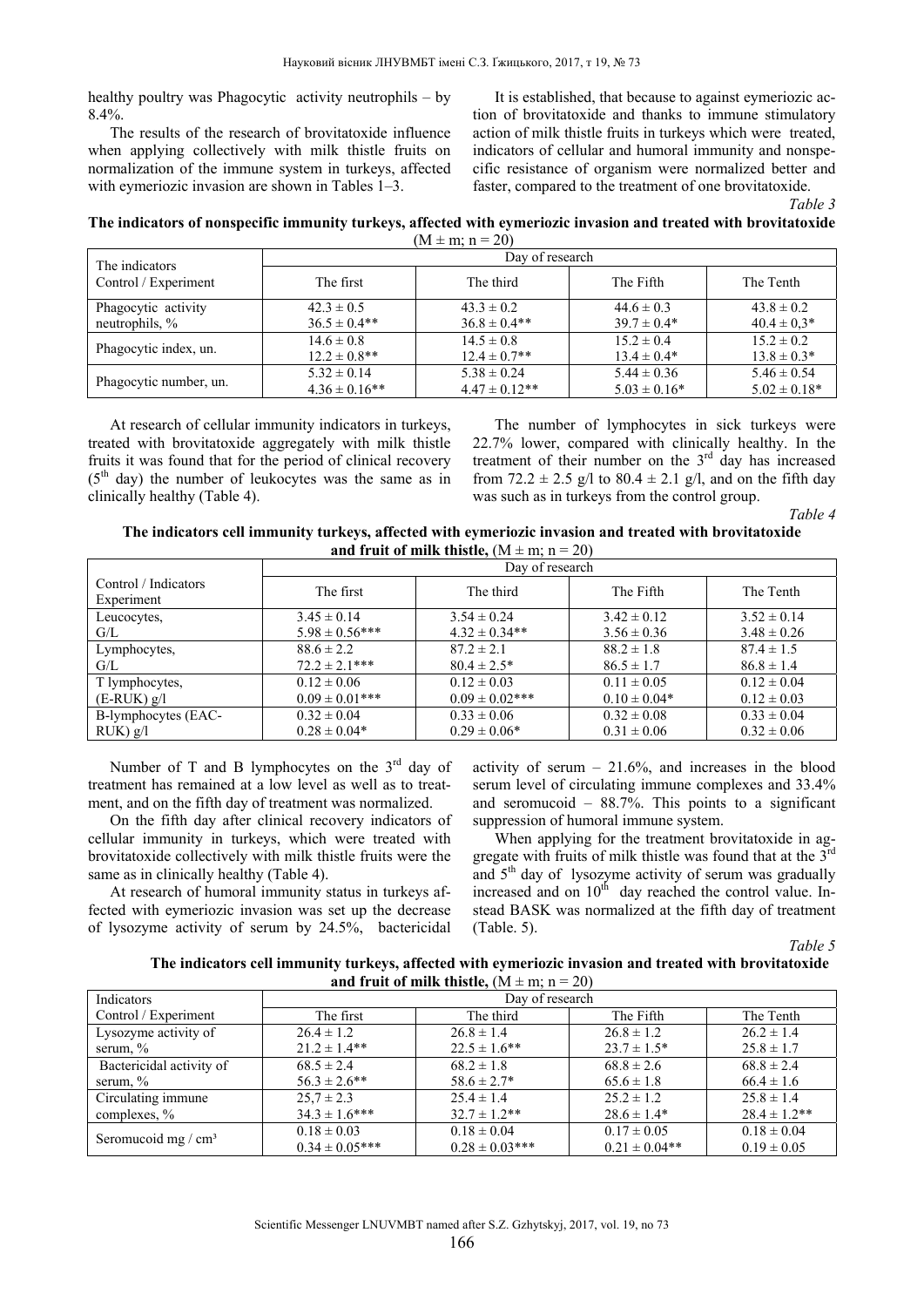In turkeys that were treated, high level of seromucoid in blood serum is gradually decreased, however, on the  $3<sup>rd</sup>$ day was by 55.6% and on the  $5<sup>th</sup>$  day by 23.5% higher than the control. Within 5 days after clinical recovery seromucoid level of in turkeys blood serum, which were treated, was such as in clinically healthy.

The high level of circulating immune complexes in turkeys blood serum, which had been treated, was gradually decreased during the 5-days of the experiment and for the next 5 days after clinical recovery was 10% higher than the control. In analyzing the value of the index of non-specific immune system was found that the treatment of turkeys, affected with eymeriozic invasion, after applying of brovitatoxide in aggregate of milk thistle fruits phagocytic activity of leukocytes reached normal values at the  $10<sup>th</sup>$  day of the experiment, i.e. 5 days after clinical recovery. Deserves positive assessment by the fact that at the fifth day of treatment were normalized the values of phagocytic index and phagocytic number, which is an indicator of sufficiently high activity of leukocytes (Table 6).

 *Table 6* 

| and if the behind thistic, $(W_1 + W_2 + Z_2)$ |                  |                  |                 |                |  |  |
|------------------------------------------------|------------------|------------------|-----------------|----------------|--|--|
| Indicators                                     | Day of research  |                  |                 |                |  |  |
| Control / Experiment                           | The first        | The third        | The Fifth       | The Tenth      |  |  |
| Phagocytic activity                            | $42.3 \pm 0.5$   | $43.3 \pm 0.6$   | $43.6 \pm 0.3$  | $43.8 \pm 0.2$ |  |  |
| neutrophils, $\%$                              | $36.5 \pm 0.4*$  | $38.4 \pm 0.3*$  | $40.7 \pm 0.3*$ | $42.2 \pm 0.5$ |  |  |
| Phagocytic index, un.                          | $14.6 \pm 0.1$   | $14.5 \pm 0.6$   | $14.2 \pm 0.4$  | $14.8 \pm 0.3$ |  |  |
|                                                | $12.2 \pm 0.8^*$ | $12.8 \pm 0.6^*$ | $13.4 \pm 0.4$  | $15.0 \pm 0.2$ |  |  |
| Phagocytic number, un                          | $5.32 \pm 0.1$   | $5.68 \pm 0.2$   | $5.34 \pm 0.3$  | $5.46 \pm 0.5$ |  |  |
|                                                | $4.36 \pm 0.2^*$ | $4.96 \pm 0.3*$  | $4.82 \pm 0.2$  | $5.38 \pm 0.4$ |  |  |

**The indicators of nonspecific immunity turkeys, affected with eymeriozic invasion and treated with brovitatoxide and fruit of milk thistle,**  $(M \pm m; n = 20)$ 

Consequently, as a result of the research we found that in turkeys infected with eymeriozic invasion occurs inhibition of cell and humoral immunity and reduces nonspecific resistance of organism, leading to the development of secondary immunodeficiency.

### **Conclusions**

According to eymeriozic invasion, when applying for treatment brovitatoxide, for a period of clinical recovery, the state of cellular and humoral immunity was significantly improved. But, at  $5<sup>th</sup>$  day after recovery at  $20<sup>o</sup>$ below normal values was the total number of lymphocytes and at 10% the number of T and B lymphocytes, indicating a partial recovery of the functional state of cellular immunity. The low lysozymic activity of blood serum, and a high level of circulating immune complexes in it at  $5<sup>th</sup>$  day after clinical recovery points to a partial recovery of the functional state of humoral immunity link. The low phagocytic activity of neutrophils confirms it.

The rapid and complete recovery of functional state of immune system in turkeys, affected with eymeriozic invasion was established if brovitatoxide was given aggregately with fruits of milk thistle. The fruits contain group of flavolignans called «Sylimaryn», acting immune stimulating for the development of secondary immune deficiencies state of organism.

#### **References**

- Bohach, M.V., Taranenko, I.L. (2003). Parazytarni khvoroby indykiv fermerskykh i prysadybnykh hospodarstvakh pivdnia Ukrainy. Ahrarnyi visnyk Prychornomor'ia: Zb. nak. prats. Odesa. 21, 311–317 (in Ukrainian).
- Dakhno, I.S., Berezovskyi, A.V., Halat, V.F. (2001). Atlas helmintiv tvaryn. K.: Vetinform (in Ukrainian).
- Guberuk, V.O., Gutyj, B.V., Gufrij, D.F. (2015). Vplyv ursovit–ades ta selenitu natriju na riven' neenzymnoi'

systemy antyoksydantnogo zahystu organizmu bychkiv za gostrogo nitratno–nitrytnogo toksykozu. Naukovyj visnyk L'vivs'kogo nacional'nogo universytetu veterynarnoi' medycyny ta biotehnologij im. G'zhyc'kogo. 17, 1(1), 3**–**10 (in Ukrainian).

- Gutyj, B.V. (2013). Vplyv E–selenu na aktyvnist' glutationovoi' systemy antyoksydantnogo zahystu organizmu bugajciv pry kadmijevomu navantazhenni. Visnyk Sums'kogo nacional'nogo agrarnogo universytetu. Serija: Veterynarna medycyna. 9, 70**–**73 (in Ukrainian).
- Gutyj, B.V. (2013). Vplyv E–selenu na vmist vitaminiv A i E u krovi bychkiv za umov kadmijevoi' intoksykacii'. Naukovyj visnyk L'vivs'kogo nacional'nogo universytetu veterynarnoi' medycyny ta biotehnologij im. G'zhyc'kogo. 15, 3(3), 311**–**314 (in Ukrainian).
- Gutyj, B.V. (2013). Vplyv meveselu na vmist vitaminiv A i E u krovi bychkiv za umov kadmijevoi' intoksykacii'. Naukovyj visnyk L'vivs'kogo nacional'nogo universytetu veterynarnoi' medycyny ta biotehnologij im. G'zhyc'kogo. 15, 3(1), 78**–**82 (in Ukrainian).
- Gutyj, B.V. (2013). Vplyv preparatu «Mevesel» na aktyvnist' enzymnoi' ta neenzymnoi' lanok antyoksydantnoi' systemy organizmu bugajciv za umov hronichnogo kadmijevogo toksykozu. Biologija tvaryn. 15(4), 39**–**46 (in Ukrainian).
- Gutyj, B., Lavryshyn, Y., Binkevych, V., Binkevych, O., Paladischuk, О., Strons'kyj, J., Hariv, I. (2016). Influence of «Metisevit» on the activity of enzyme and nonenzyme link of antioxidant protection under the bull's body cadmium loading. Scientific Messenger LNUVMBT named after S.Z. Gzhytskyj. 18, 2(66), 52–58. doi:10.15421/nvlvet6612
- Gutyj, B., Paska, M., Levkivska, N., Pelenyo, R., Nazaruk, N., Guta, Z. (2016). Study of acute and chronic toxicity of 'injectable mevesel' investigational drug. Biological Bulletin of Bogdan Chmelnitskiy Melitopol State Pedagogical University, 6(2), 174– 180. doi: http://dx.doi.org/10.15421/ 201649